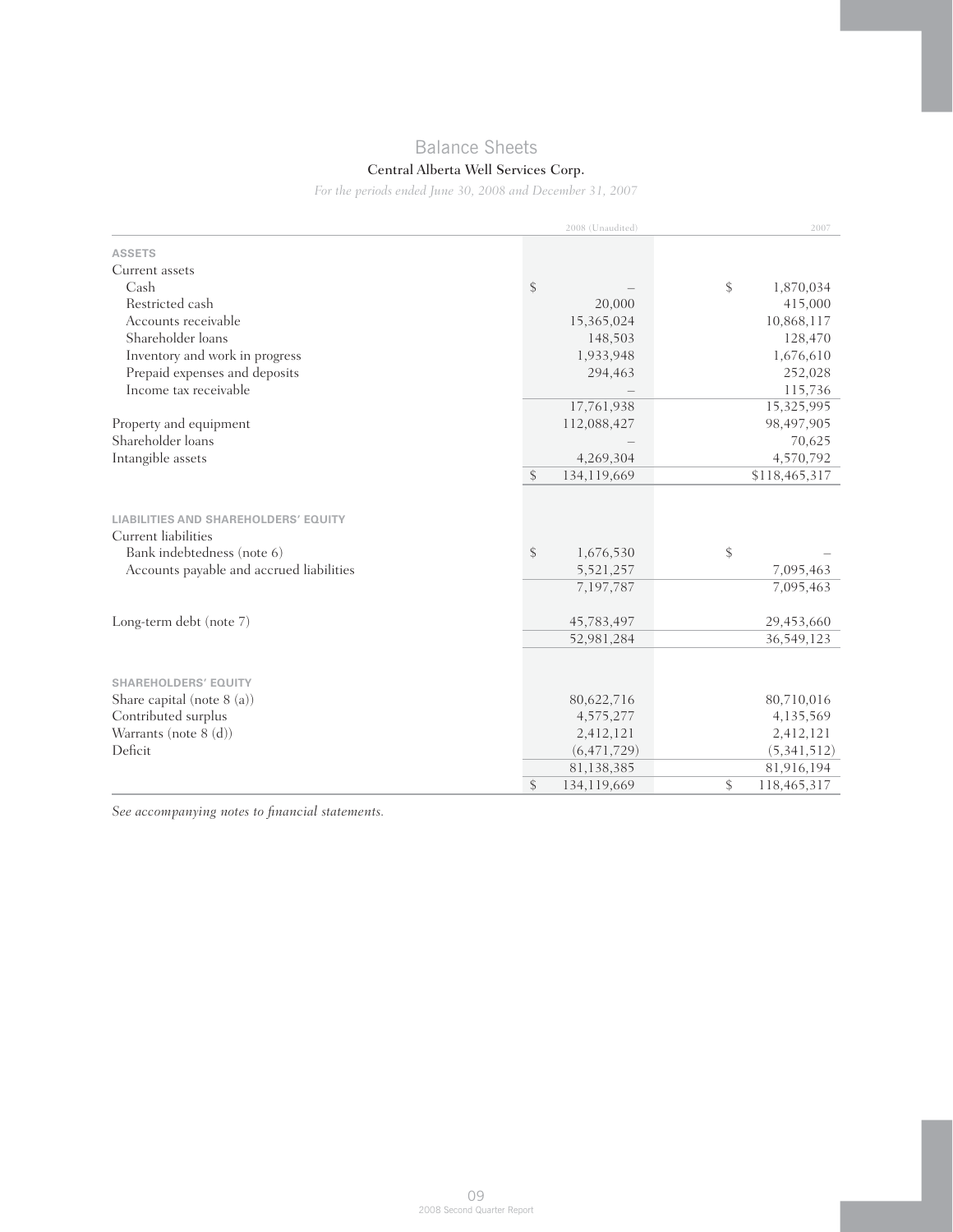# Statements of Loss, Comprehensive Loss and Deficit

## Central Alberta Well Services Corp.

*For the three and six months ended June 30, 2008 and 2007*

|                                                    | THREE MONTHS ENDED JUNE 30 |              |                | SIX MONTHS ENDED JUNE 30 |               |               |               |
|----------------------------------------------------|----------------------------|--------------|----------------|--------------------------|---------------|---------------|---------------|
| (Unaudited)                                        | 2008                       |              | 2007           |                          | 2008          |               | 2007          |
| <b>REVENUE</b>                                     | \$12,756,325               | $\mathbb{S}$ | 5,965,572      |                          | \$37,341,662  |               | \$22,863,361  |
| <b>EXPENSES</b>                                    |                            |              |                |                          |               |               |               |
| Operating expenses                                 | 8,845,585                  |              | 4,878,916      |                          | 23,635,926    |               | 15,263,831    |
| General and administrative                         | 2,383,000                  |              | 1,392,741      |                          | 5,114,840     |               | 3,273,659     |
| Stock based compensation                           | 208,826                    |              | 893,416        |                          | 392,630       |               | 1,257,117     |
| Interest                                           | 1,300,559                  |              | 1,451,364      |                          | 2,601,387     |               | 3,764,236     |
| Depreciation                                       | 2,967,451                  |              | 1,981,428      |                          | 6,309,872     |               | 4,247,291     |
| Amortization                                       | 150,744                    |              | 150,744        |                          | 301,488       |               | 301,488       |
|                                                    | 15,856,165                 |              | 10,748,609     |                          | 38, 356, 143  |               | 28,107,622    |
| <b>NET LOSS BEFORE TAX</b>                         | (3,099,840)                |              | (4,783,037)    |                          | (1,014,481)   |               | (5,244,261)   |
| <b>INCOME TAXES</b>                                |                            |              |                |                          |               |               |               |
| Current                                            | 115,736                    |              |                |                          | 115,736       |               | 1,162         |
| Future (reduction)                                 | (314,500)                  |              | (473, 400)     |                          |               |               | (682, 100)    |
|                                                    | (198, 764)                 |              | (473, 400)     |                          | 115,736       |               | (680, 938)    |
| <b>NET LOSS AND COMPREHENSIVE LOSS</b>             | (2,901,076)                |              | (4,309,637)    |                          | (1,130,217)   |               | (4, 563, 323) |
| <b>DEFICIT, BEGINNING OF PERIOD</b>                | (3,570,653)                |              | (15, 351, 643) |                          | (5,341,512)   |               | (15,097,957)  |
| APPLICATION OF PRIOR YEAR DEFICIT TO SHARE CAPITAL |                            |              | 15,097,957     |                          |               |               | 15,097,957    |
| <b>DEFICIT, END OF PERIOD</b>                      | (6, 471, 729)              | \$           | (4, 563, 323)  | $\mathbb{S}$             | (6, 471, 729) | \$            | (4, 563, 323) |
| NET LOSS PER SHARE (note $8(c)$ )                  |                            |              |                |                          |               |               |               |
| Basic and diluted loss per share                   | \$<br>(0.10)               | \$           | (0.15)         | $\mathcal{S}$            | (0.04)        | $\mathcal{S}$ | (0.16)        |
| See gecommaning notes to financial statements.     |                            |              |                |                          |               |               |               |

*See accompanying notes to financial statements.*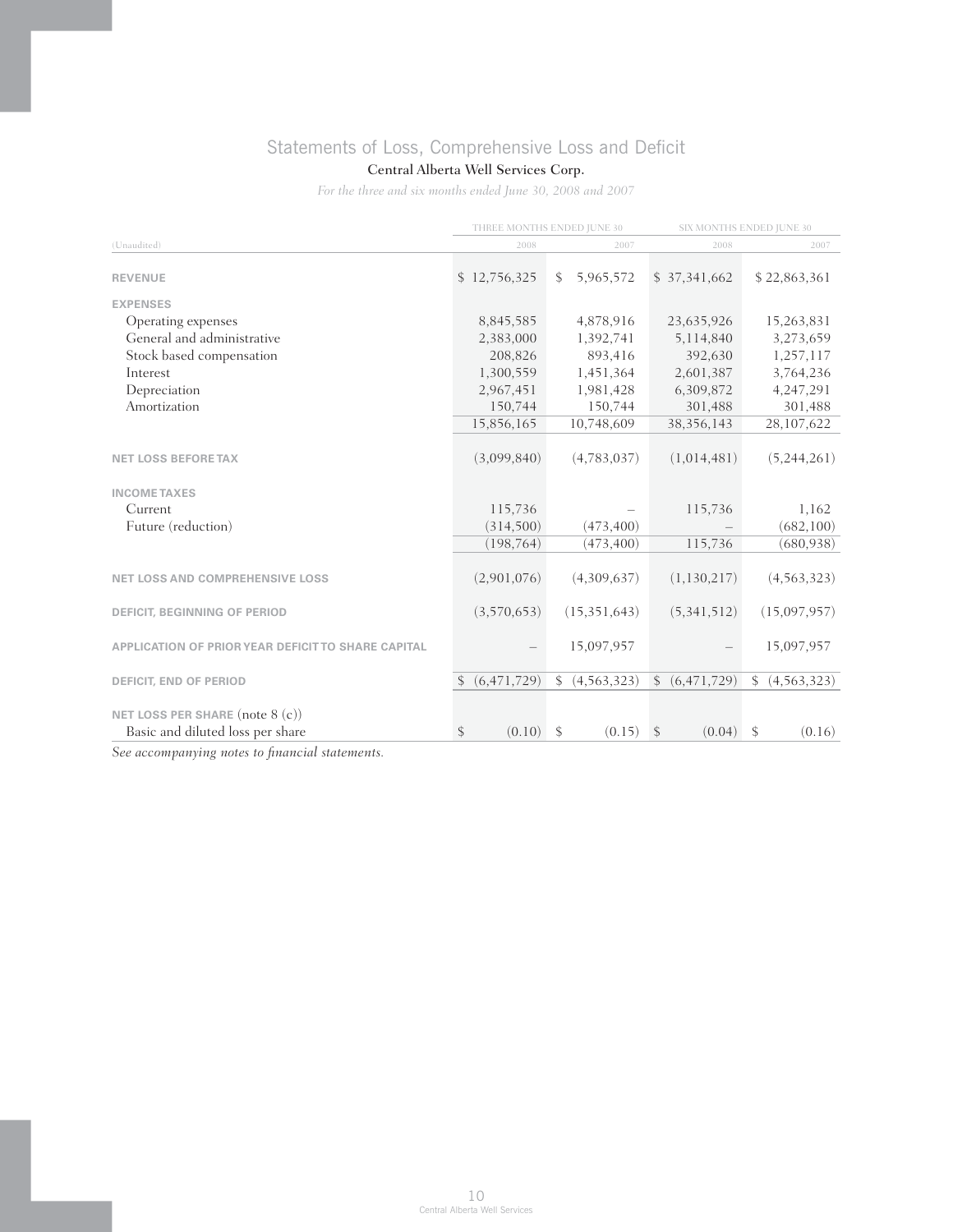# Statement of Cash Flows

## Central Alberta Well Services Corp.

*For the three and six months ended June 30, 2008 and 2007*

| (Unaudited)                                       |               |             | THREE MONTHS ENDED JUNE 30 |                | SIX MONTHS ENDED JUNE 30 |
|---------------------------------------------------|---------------|-------------|----------------------------|----------------|--------------------------|
|                                                   |               | 2008        | 2007                       | 2008           | 2007                     |
| <b>CASH PROVIDED BY (USED IN):</b>                |               |             |                            |                |                          |
|                                                   |               |             |                            |                |                          |
| <b>OPERATING</b>                                  |               |             |                            |                |                          |
| Net loss                                          | \$            | (2,901,076) | (4,309,637)                | (1,130,217)    | (4,563,323)              |
| Items not affecting cash:                         |               |             |                            |                |                          |
| Stock based compensation                          |               | 208,826     | 893,416                    | 392,630        | 1,257,117                |
| Interest on shareholder loans                     |               | (1, 574)    | (2,276)                    | (3,609)        | (5,801)                  |
| Accretion of debt financing costs and warrants    |               | 420,608     | 364,170                    | 830,143        | 600,599                  |
| Loss (gain) on disposal of assets                 |               |             | 31,310                     | (14,095)       | 31,310                   |
| Future income tax (reduction)                     |               | (314,500)   | (473, 400)                 |                | (682, 100)               |
| Depreciation and amortization                     |               | 3,118,195   | 2,132,172                  | 6,611,360      | 4,548,779                |
|                                                   |               | 530,479     | (1, 364, 245)              | 6,686,212      | 1,186,581                |
| Change in non-cash working capital                |               | 6,622,326   | 6,700,021                  | (6,200,948)    | 6,223,749                |
|                                                   |               | 7,152,805   | 5,335,776                  | 485,264        | 7,410,330                |
|                                                   |               |             |                            |                |                          |
| <b>INVESTING</b>                                  |               |             |                            |                |                          |
| Purchase of property and equipment                |               | (4,357,806) | (6,769,800)                | (19,900,395)   | (19, 347, 005)           |
| Proceeds on sale of assets                        |               |             | 5,508                      | 14,095         | 5,508                    |
| Decrease in restricted cash                       |               |             | $\equiv$                   | 395,000        |                          |
|                                                   |               | (4,357,806) | (6,764,292)                | (19, 491, 300) | (19, 341, 497)           |
| <b>FINANCING</b>                                  |               |             |                            |                |                          |
| Issue of short-term debt                          |               | 1,218,196   |                            | 1,676,530      |                          |
| Issue of long-term debt                           |               |             |                            | 19,500,000     | 63,000,000               |
| Retirement of long-term debt                      |               | (4,000,000) | (43,000,000)               | (4,000,000)    | (59, 499, 334)           |
| Restructure of short-term debt                    |               |             |                            |                | (35,000,000)             |
| Deferred financing costs                          |               |             |                            |                | 803,194                  |
| Debt financing costs and warrants                 |               |             |                            |                | (2,714,184)              |
| Transaction costs                                 |               |             |                            | (306)          |                          |
| Issue (repurchase) of common shares (note 8 (a))  |               | (13, 195)   | 50,000,000                 | (40, 222)      | 50,000,000               |
| Share issue costs                                 |               |             | (830, 434)                 |                | (830, 434)               |
| Increase (repayment) of shareholder loans         |               |             | 67,442                     |                | (121, 158)               |
|                                                   |               | (2,794,999) | 6,237,008                  | 17,136,002     | 15,638,084               |
|                                                   |               |             |                            |                |                          |
| <b>INCREASE (DECREASE) IN CASH</b>                |               |             | 4,808,492                  | (1,870,034)    | 3,706,917                |
| <b>CASH, BEGINNING OF PERIOD</b>                  |               |             | 587,351                    | 1,870,034      | 1,688,926                |
| CASH, END OF PERIOD                               | $\mathcal{S}$ |             | \$<br>5,395,843            | \$             | \$5,395,843              |
|                                                   |               |             |                            |                |                          |
| Supplementary Information:                        |               |             |                            |                |                          |
| Interest paid                                     | \$            | 887,318     | \$1,130,301                | \$1,794,949    | 2,571,837                |
| Payout penalties paid on replacement of old loans |               |             |                            |                | 608,071                  |
| Interest received                                 |               | 5,793       | 55,650                     | 20,097         | 71,153                   |
| Income taxes paid                                 |               |             |                            |                | 48,824                   |

*See accompanying notes to financial statements.*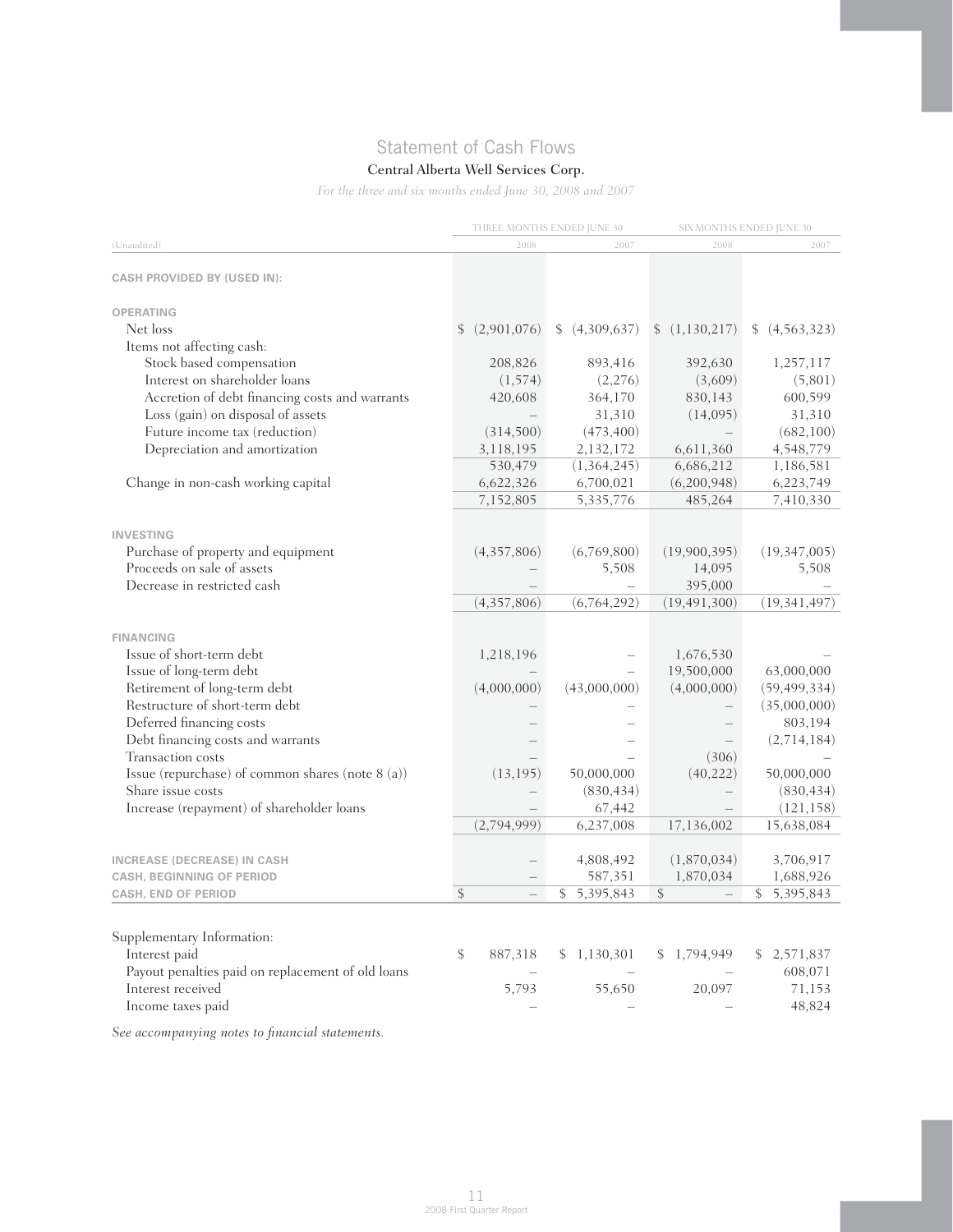## Notes to the Financial Statements

## Central Alberta Well Services Corp.

*For the three and six months ended June 30, 2008*

#### 1. Description of business:

 Central Alberta Well Services Corp. (CWC) is an oilfield services company providing production services to oil and gas exploration and development companies throughout the Western Canadian Sedimentary Basin.

### 2. Basis of presentation:

 The financial statements have been prepared in accordance with Canadian generally accepted accounting principles ("GAAP"). These interim financial statements follow the same accounting policies as the most recent annual financial statements except as described in Note 4. Not all disclosures required by GAAP for annual financial statements are presented in these interim financial statements. The interim financial statements should be read in conjunction with the most recent annual financial statements.

Certain prior period amounts have been reclassified to conform to the current period's presentation.

### 3. Seasonality of operations:

 The Company's operations are located in Western Canada. The ability to move heavy equipment safely and efficiently in Western Canadian oil and natural gas fields is dependent on weather conditions. Activity levels during the first quarter are typically the most robust as the frost creates a stable ground mass that allows for easy access to well sites and easier service rig movement. The second quarter is traditionally the slowest due to road bans during spring break-up. When winter's frost leaves the ground, it renders many secondary roads incapable of supporting the weight of heavy equipment until they have thoroughly dried out. Road bans during this time restrict service rig and support equipment access to well sites. The third quarter has more activity as the summer months are typically drier than the second quarter. The fourth quarter is again quite active as winter temperatures freeze the ground once more maximizing site access. However, there may be temporary halts to operations in extreme cold weather when the temperature falls below -35C.

### 4. Change in accounting policy:

 On January 1, 2008, the Company adopted CICA Handbook Sections 3130 "Inventories", Section 3862" Financial Instruments – Disclosures", Section 3863 "Financial Instruments – Presentation", and Section 1535 "Capital Disclosures". These new standards have been adopted on a prospective basis with no restatement of prior periods.

 Section 1535 requires the Company to disclose quantitative and qualitative information regarding its objectives, policies and processes for managing its capital.

 Section 3031 requires inventories to be measured at the lower of cost or net realizable value and the reversal of previously recorded write downs to realizable value when the circumstances that caused the write down no longer exist. The new standard did not have a material impact on the Company's financial statements for the period ended June 30, 2008.

 The new Sections 3862 "Financial Instruments – Disclosures" and 3863 "Financial Instruments – Presentation" prescribe the requirements for presentation and disclosure of financial instruments. These two new standards increase the Company's disclosure regarding the nature and extent of the risks associated with financial instruments and how these risks are managed.

 In February 2008, the Canadian Institute of Chartered Accountants issued Section 3064 "Goodwill and Intangible Assets", replacing Section 3062, "Goodwill and other intangible assets". The new section establishes standards for the recognition, measurement, presentation and disclosure of goodwill and intangible assets. The new standard will be applicable to the Company on January 1, 2009. The Company is currently evaluating the impact of this new section on its financial statements.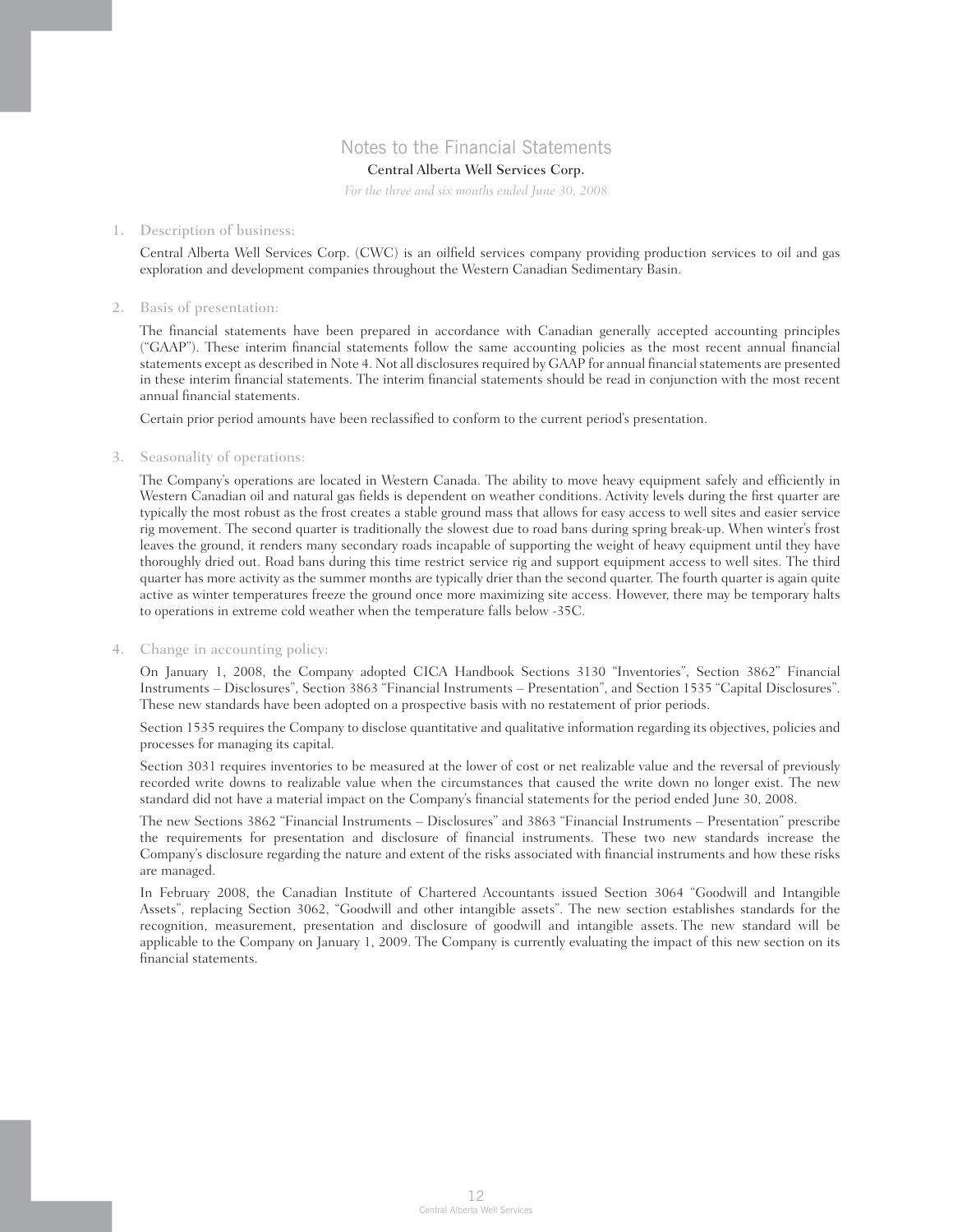## Central Alberta Well Services Corp.

*For the three and six months ended June 30, 2008*

### 5. Capital management:

 The Company's strategy is to maintain a level of capital for operations and to sustain future growth of the business. The Company strives to maintain a healthy balance between debt and equity to ensure the continued access to capital markets to fund growth and ensure long-term viability. The Company monitors its capital balance through regular evaluation of long-term debt to equity ratio. The components of capital as well as the long-term debt to equity ratio as of June 30, 2008 and December 31, 2007 are shown in the table below.

| $$45,783,497$ $$29,453,660$<br>Long-term debt |            |
|-----------------------------------------------|------------|
|                                               |            |
| Shareholders' equity<br>81,138,385            | 81,916,194 |
| Long-term debt to equity<br>0.56              | 0.36-      |

### 6. Bank indebtedness:

 The Company has available a line of credit to a maximum of \$3 million at interest rate of bank prime plus 0.5%. As at June 30, 2008, \$1.7 million had been drawn. Monthly repayments of interest only secured by a general security agreement on all assets.

### 7. Long-term debt:

|                                                                                                                                                                                                                                                                                                               | <b>JUNE 30,</b><br>2008 | DECEMBER 31.<br>2007 |
|---------------------------------------------------------------------------------------------------------------------------------------------------------------------------------------------------------------------------------------------------------------------------------------------------------------|-------------------------|----------------------|
| Credit facility for \$63 million at interest rate of bank prime plus 0.5% up<br>to \$35 million outstanding and escalating after that amount, maturing on<br>January 25, 2010. Monthly repayments of interest only, secured by a first<br>charge on equipment and a general security agreement on all assets. | \$48,700,000            | \$33,200,000         |
| Unsecured, interest-free loan from Government of Canada related to a<br>patent and repayable upon commercial application of the patent.                                                                                                                                                                       | 24,500                  | 24,500               |
| Total debt                                                                                                                                                                                                                                                                                                    | \$48,724,500            | \$33,224,500         |
| Less:                                                                                                                                                                                                                                                                                                         |                         |                      |
| Transaction costs relating to the \$63 million long-term facility which includes<br>the \$35 million original short-term facility. Similar transaction charges in prior<br>periods were treated as an asset called deferred financing costs.                                                                  | (1,554,058)             | (2,000,813)          |
| Cost of 12,121,212 warrants relating to the \$63M long-term facility                                                                                                                                                                                                                                          | (1,386,946)             | (1,770,027)          |
| Current portion                                                                                                                                                                                                                                                                                               | \$45,783,496            | \$29,453,660         |

At June 30, 2008, estimated principle repayments for each of the next five years are as follows:

| 2009       | $\hspace{0.1mm}-\hspace{0.1mm}$ |
|------------|---------------------------------|
| 2010       | 48,700,000                      |
| 2011       | -                               |
| 2012       | $\overline{\phantom{0}}$        |
| Thereafter | 24,500                          |
|            | \$48,724,500                    |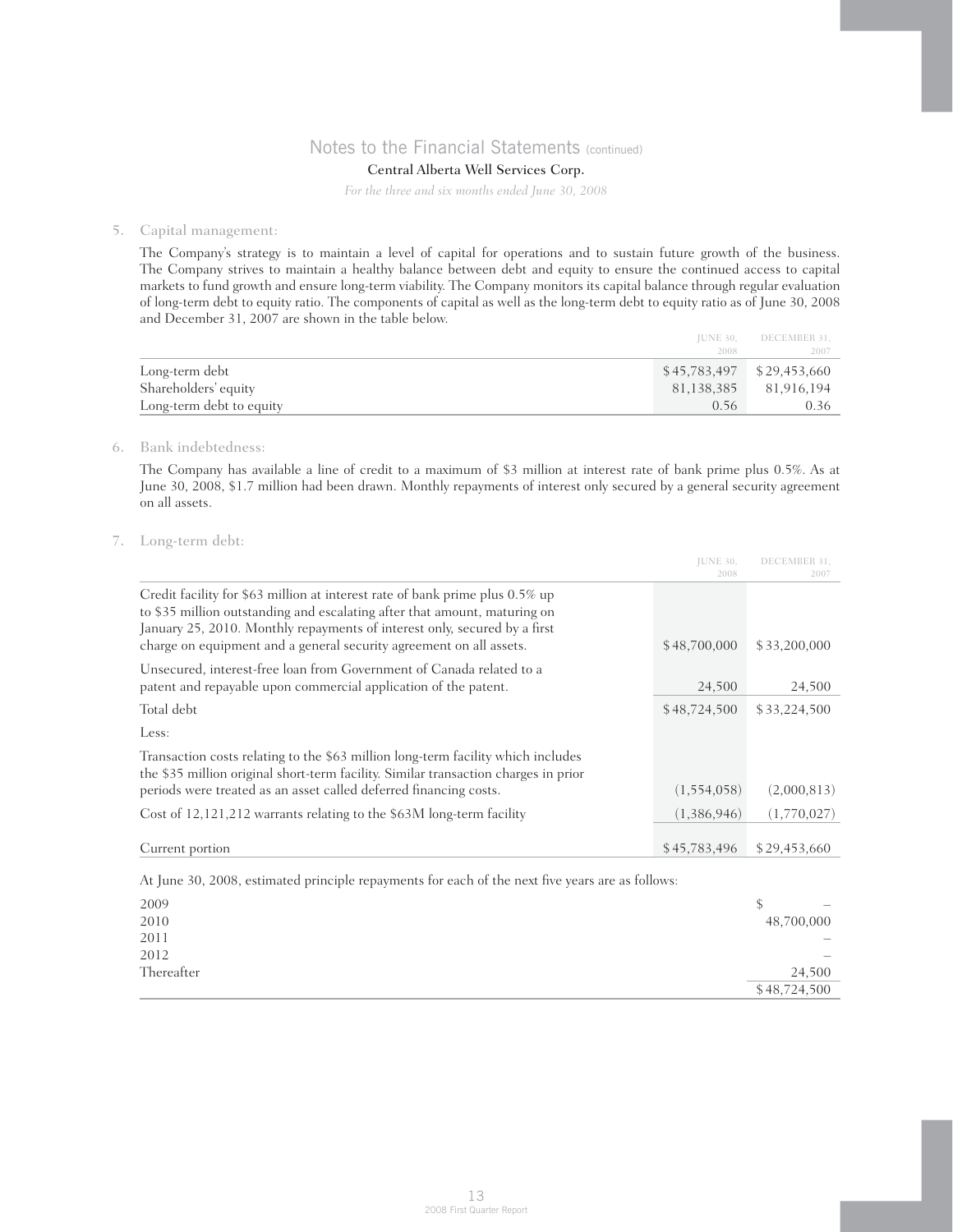## Central Alberta Well Services Corp.

*For the three and six months ended June 30, 2008*

### 8. Share capital:

a) Authorized:

Unlimited number of Class A common, voting and publicly traded shares

 Unlimited number of Class B common, non-voting, non-trading shares; convertible to Class A only in the case of solicitation bid

Issued:

| <b>CLASS A</b>                                          | <b>NUMBER</b>                  | <b>AMOUNT</b>                                                  |
|---------------------------------------------------------|--------------------------------|----------------------------------------------------------------|
| Balance at January 1, 2007                              | 41,873,273                     | \$47,661,284                                                   |
| Application of prior year deficit against share capital |                                | 15,097,957                                                     |
| Issued on private placement                             | 48,814,447                     | 34,170,113                                                     |
| Share issue costs (net of $tax - $252,286$ )            |                                | (578, 149)                                                     |
| Share consolidation (1 share for every 4 outstanding)   | (68,015,790)                   |                                                                |
| Repurchase of common shares                             | (438,200)                      | (1,275,162)                                                    |
| Share transfer to Class B shares                        | (500,000)                      | (1,400,000)                                                    |
| Balance at December 31, 2007                            | 21,733,730                     | \$63,480,129                                                   |
| Balance at January 1, 2008                              | 21,733,730                     | \$63,480,129                                                   |
| Repurchase of shares                                    | (30,000)                       | (87,300)                                                       |
| Share transfer to Class B shares                        | (250,000)                      | (700,000)                                                      |
| Balance at June 30, 2008                                | 21,453,730                     | \$62,692,829                                                   |
| <b>CLASS B</b>                                          | <b>NUMBER</b>                  | AMOUNT                                                         |
| Balance at January 1, 2007                              |                                | \$                                                             |
| Issued on private placement                             | 22,614,124                     | 15,829,887                                                     |
| Share consolidation (1 share for every 4 outstanding)   | (16,960,593)                   |                                                                |
| Share transfer from Class A shares                      | 500,000                        | 1,400,000                                                      |
| -200 <del>1</del> ה- 1 בתוכות                           | $\times$ 1 F $\cap$ F $\cap$ 1 | $^{\circ}$ 1 $^{\circ}$ 0 $^{\circ}$ 0 $^{\circ}$ 0 $^{\circ}$ |

| Balance at December 31, 2007                |            | 6,153,531 \$17,229,887  |
|---------------------------------------------|------------|-------------------------|
| Balance at January 1, 2008                  | 6,153,531  | \$17,229,887            |
| Share transfer from Class A shares          |            | 250,000 \$700,000       |
| Balance at June 30, 2008                    |            | 6,403,531 \$17,929,887  |
| Total Share Capital as at June 30, 2008     | 27.857.261 | \$80,622,716            |
| Total Share Capital as at December 31, 2007 |            | 27,887,261 \$80,710,016 |
|                                             |            |                         |

 In August 2007 the Company began repurchasing Class A shares under a Normal Course Issuer Bid ("NCIB") program From January 1, 2008 to June 30, 2008, 30,000 Class A shares were repurchased. At June 30, 2008, all of the 468,200 total Class A shares repurchased at an average price (including commissions) of \$1.22 per share under the NCIB have been returned to treasury and cancelled.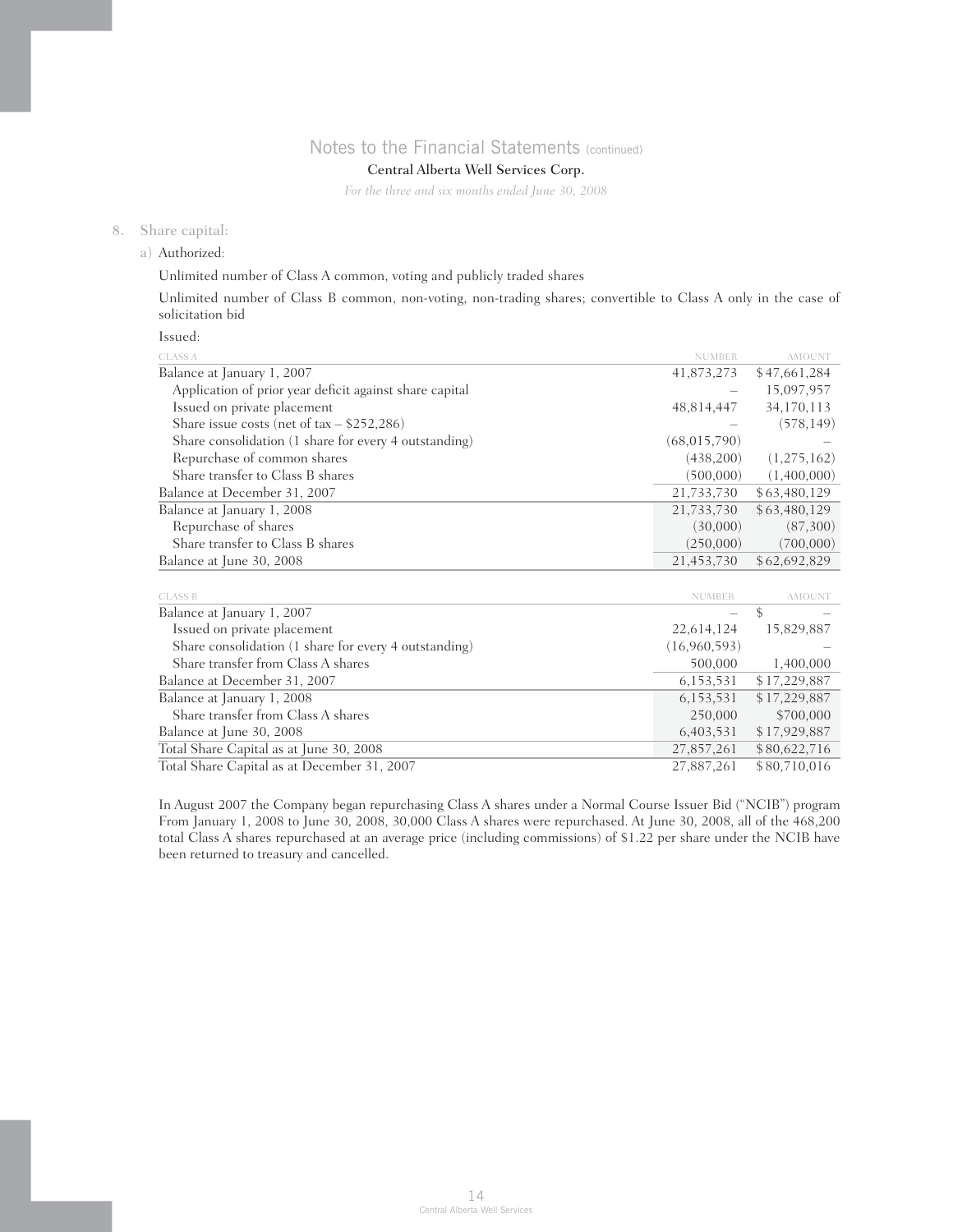## Central Alberta Well Services Corp.

*For the three and six months ended June 30, 2008*

#### 8. Share capital (continued):

#### b) Performance warrants:

 The Company issued 3,600,000 performance warrants on April 28, 2005 to certain directors and officers with a term of five years (900,000 warrants after the July 2007 1 for 4 share consolidation). Upon vesting, the warrants were exercisable into shares of the Company at a price of \$1.00 per share (\$4.00 per share after the July 2007 1 for 4 share consolidation). Vesting was conditional upon the weighted average trading price of the Company's common shares being above specified levels for 20 consecutive trading days. During the fourth quarter of 2005, the vesting conditions were met for 100% of the warrants and compensation expense was recognized. The grant date fair value at the time of issue was \$0.38 per warrant. Of these warrants, 2,936,850 (82%) were subject to an escrow agreement, whereby subject to the vesting conditions, 10% of the warrants were released upon issuance and 15% of the balance are releasable every six months for three years (734,213 warrants after the July 2007 1 for 4 share consolidation).

### c) Basic and diluted loss per share:

| THREE MONTHS ENDED JUNE 30       |                 | 2008          |                            |                 | 2007          |                            |
|----------------------------------|-----------------|---------------|----------------------------|-----------------|---------------|----------------------------|
|                                  | <b>NET LOSS</b> | <b>SHARES</b> | PER SHARE<br><b>AMOUNT</b> | <b>NET LOSS</b> | <b>SHARES</b> | PER SHARE<br><b>AMOUNT</b> |
| Basic and diluted income         |                 |               |                            |                 |               |                            |
| loss per share                   | $(\$2,901,076)$ | 27,875,613    | (S0.10)                    | (\$4,309,637)   | 28,325,461    | $(\$0.15)$                 |
| Securities excluded from diluted |                 |               |                            |                 |               |                            |
| loss per share as the effect     |                 |               |                            |                 |               |                            |
| would be anti-dilutive           |                 | 5,951,428     |                            |                 | 956,500       |                            |
|                                  |                 |               |                            |                 |               |                            |
| SIX MONTHS ENDED JUNE 30         |                 | 2008          |                            |                 | 2007          |                            |
|                                  |                 |               | PER SHARE                  |                 |               | PER SHARE                  |
|                                  | <b>NET LOSS</b> | <b>SHARES</b> | <b>AMOUNT</b>              | <b>NET LOSS</b> | <b>SHARES</b> | <b>AMOUNT</b>              |
| Basic and diluted income         |                 |               |                            |                 |               |                            |
| loss per share                   | (\$1,130,217)   | 27,875,285    | $(\$0.04)$                 | $(\$4,563,323)$ | 28,325,461    | $($ \$0.16)                |
| Securities excluded from diluted |                 |               |                            |                 |               |                            |
| loss per share as the effect     |                 |               |                            |                 |               |                            |
| would be anti-dilutive           |                 | 5,951,428     |                            |                 | 956,500       |                            |

 Per share amounts have been calculated taking into account the consolidation of shares which occurred on July 12, 2007 at a ratio of one Class A common share for each four common shares outstanding (1:4). Following the consolidation the Company had 22,671,930 Class A common shares and 5,653,531 Class B common shares outstanding. At June 30, 2008 468,200 shares had been repurchased from the TSX Venture Exchange and 750,000 have been converted from Class A to Class B leaving the Company with 21,453,730 Class A shares available for trading and 6,403,531 Class B shares.

#### d) Warrants:

 As part of the \$60 million (2007: \$63 million) long-term credit facility entered into in January 2007, approximately 12.1 million common share purchase warrants were issued by the Company to the lender, exercisable into common shares of the Company at a price of \$0.825 per share, expiring in January 2010. The Company agreed to redeem any unexercised warrants that remain outstanding on the warrant expiry date at a price of \$0.10 per warrant. In July 2007 the Company consolidated both Class A and Class B shares by issuing one (1) share for every four (4) outstanding. The warrants were consolidated as well, resulting in 3,030,303 common share purchase warrants exercisable into common shares at a price of \$3.30 per share, with any unexercised warrants at the warrant expiry date to be redeemed at \$0.40 per warrant. A fair market value of \$2,412,121 has been estimated for these warrants based on the Black-Scholes model.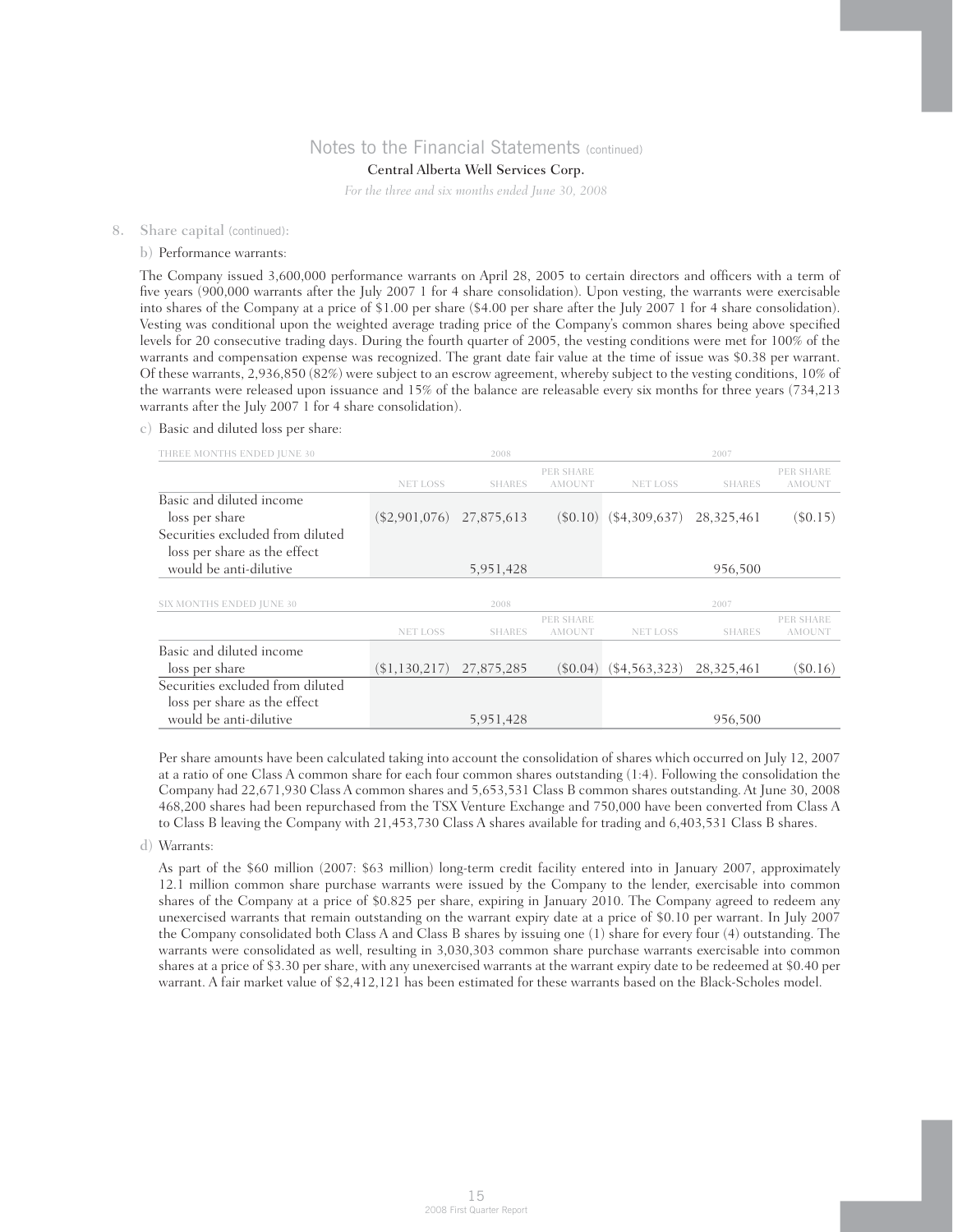## Central Alberta Well Services Corp.

*For the three and six months ended June 30, 2008*

#### 9. Financial instruments:

 The Company has designated its financial instruments as follows: cash is classified as held-for-trading, which is measured at fair value; accounts receivable are classified as loans and receivables which are measured at amortized cost; bank indebtedness, accounts payable and accrued liabilities and long-term debt are classified as other financial liabilities which are also measured at amortized cost. The fair value of these instruments approximates their carrying amount due to their short-term nature. The fair value of long-term debt approximates its carrying value as stated interest rates reflect current borrowing rates available to the Company.

The Company has exposure to credit, liquidity and market risk as follows:

a) Credit risk:

 The Company's policy is to enter into agreements with customers that are well-established and well-financed within the oil and gas industry to reduce credit risk. There is always a risk relating to the financial stability of customers and their ability to pay. Management will continue to periodically asses the credit worthiness of all its customers and views the credit risk on its accounts receivable as normal for its industry.

 During the first six months of 2008, in the opinion of the Company, decreased liquidity left a customer with insufficient funds to settle obligations and recent changes in the operations of another customer resulted in increased exposure to credit risk. As a result, bad debt expense of \$123,463 was provided for in the first six months of 2008.

b) Liquidity risk:

 Liquidity risk relates to the risk that the Company will encounter difficulty in meeting its financial obligations. The credit facilities available mature on January 25, 2010. It is the intention of the Company that refinancing will be negotiated at that time should it be required. The Company may be exposed to liquidity risk if it is unable to collect its trade accounts receivable balances in a timely manner, which could in turn impact the Company's long-term ability to meet commitments under its current facilities. In order to manage this liquidity risk, the Company regularly reviews its aged accounts receivable listing to maintain accounts outstanding over 60 days to less than 25 percent of the total balance. In addition, the Company regularly reviews its components of debt to equity to maintain a conservative structure. Finally, in an effort to combat the seasonality of the oilfield business and reduce long-term liquidity risk exposure, the Company regularly reviews its cash availability and whenever the conditions permit, the excess cash is applied to the debt outstanding.

c) Market risk:

 Market risk is comprised of interest rate risk and foreign currency risk. The Company's exposure to financial market risk is limited since there are no significant financial instruments which will fluctuate as a result of changes in market prices.

i. Foreign currency risk:

 Foreign currency risk arises from the fluctuations in foreign exchange rates and the degree of volatility of these rates relative to the Canadian dollar. The Company is not significantly exposed to foreign currency risk.

ii. Interest rate risk:

 The Company manages its exposure to interest rate fluctuations through the issuance of a combination of variable and fixed rate borrowings. For the three and six months ended June 30, 2008, a one percent change in the prime lending rate would have impacted net income by \$130,122 and \$243,621, respectively.

10. Segmented information:

 The Company operates in two primary segments within the service industry in Western Canada: Well Servicing and Other Oilfield Services. The Well Servicing segment provides well services through the use of service rigs and coil tubing units. The Other Oilfield Services segment provides snubbing, nitrogen, production testing and equipment rentals, primarily providing support services to the well service business.

 The Company evaluates performance on net income before taxes. Inter-segment sales are recorded at current market prices and eliminated upon consolidation.

 The reportable segments are distinct operations as they offer complementary services to the well service business. Once a service rig is onsite, the other services are typically onsite at various times supporting the rig activity. However, these services can be sold independently of the well servicing. They are managed separately as the businesses were acquired as a unit and the Company has retained the management of each acquired company.